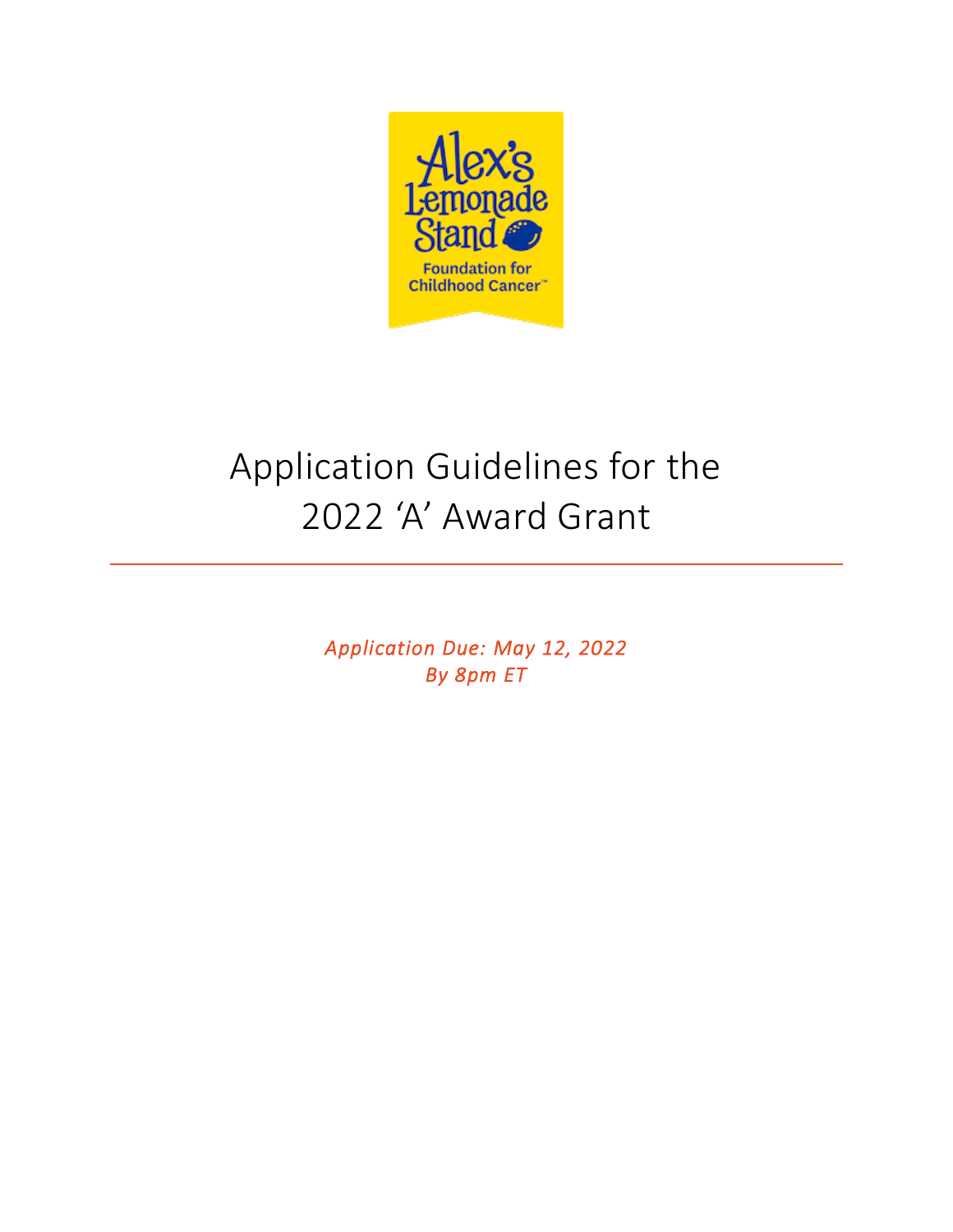

# Table of Contents

 $\overline{2}$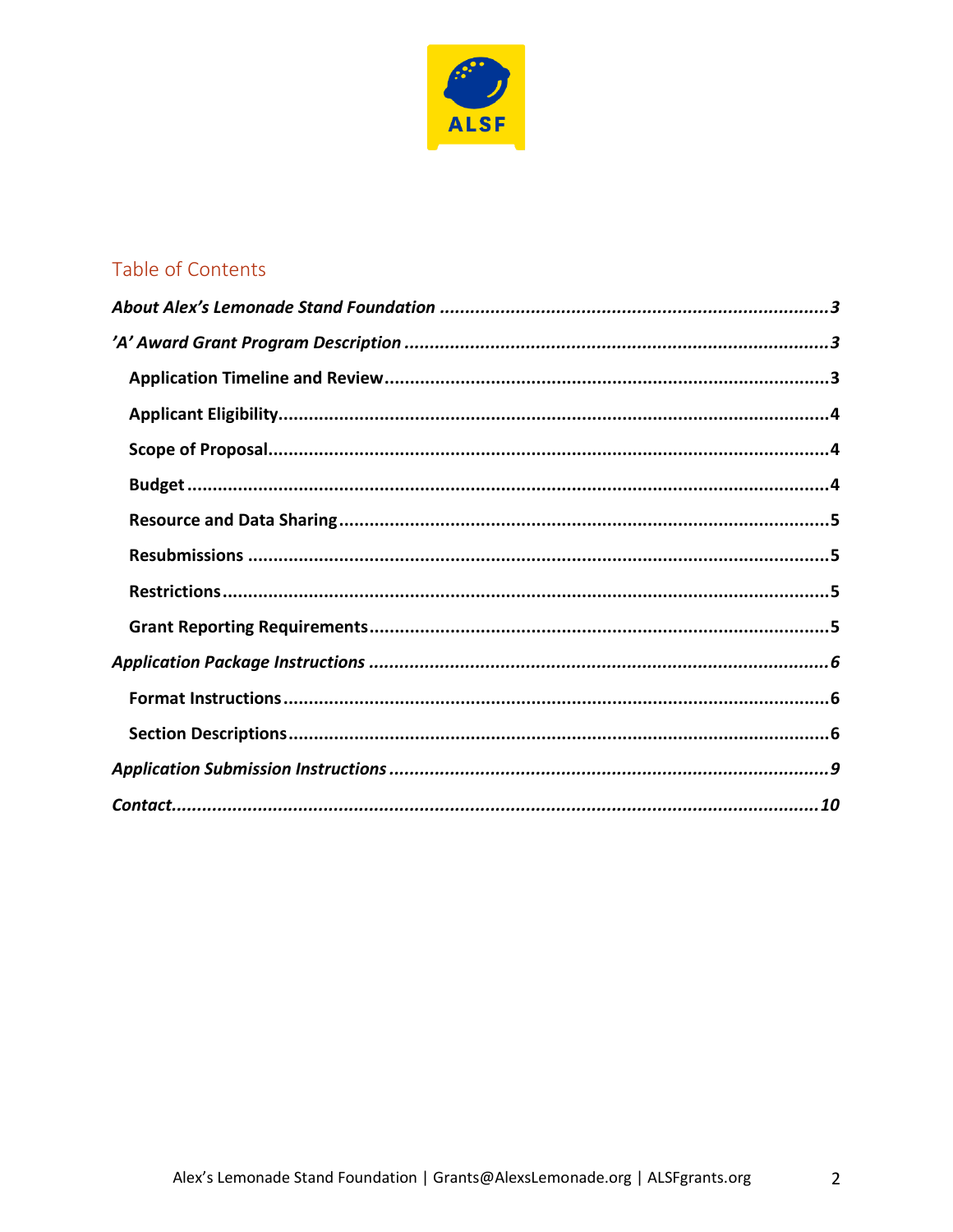

## <span id="page-2-0"></span>About Alex's Lemonade Stand Foundation

Alex's Lemonade Stand Foundation (ALSF) emerged from the front yard lemonade stand of 4 year-old Alexandra "Alex" Scott, who was fighting cancer and wanted to raise money to find cures for all children with cancer. Her spirit and determination inspired others to support her cause, and when she passed away at the age of 8, she had raised \$1 million. Since then, the Foundation bearing her name has evolved into a national fundraising movement. Today, ALSF is one of the leading funders of pediatric cancer research in the U.S. and Canada, funding more than 1,000 research projects and providing programs to families affected by childhood cancer. ALSF is also the only childhood cancer research organization that has been given the NCI peer-reviewed funder designation for rigorous selection of research grants. The mission of ALSF is to change the lives of children with cancer through funding impactful research, raising awareness, supporting families, and empowering everyone to help cure childhood cancer.

## <span id="page-2-1"></span>'A' Award Grant Program Description

The purpose of the 'A' Award Grant is to advance ALSF's mission to find cures and better treatments for childhood cancers by providing support to early career scientists who want to establish a career in pediatric oncology research. The ideal applicant has an original project that is not currently being funded. Demonstration of a future commitment to pediatric cancer investigation as well as institutional support for the career development of the investigator are critical components of a successful application. A mentor is required, and a career development plan must be included.

## <span id="page-2-2"></span>Application Timeline and Review

- A full proposal must be submitted that meets all guideline criteria as well as all eligibility criteria; otherwise, applications will be administratively rejected.
- Proposals will be reviewed by an independent panel of experts according to the NIH recognized peer-review process.

#### **APPLICATION TIMELINE**

| <b>PROPOSALS DUE</b>            | May 12, 2022 (8pm ET)        |
|---------------------------------|------------------------------|
| <b>AWARD NOTIFICATION</b>       | October 2022                 |
| <b>PROJECTED START/END DATE</b> | February 2023 – January 2027 |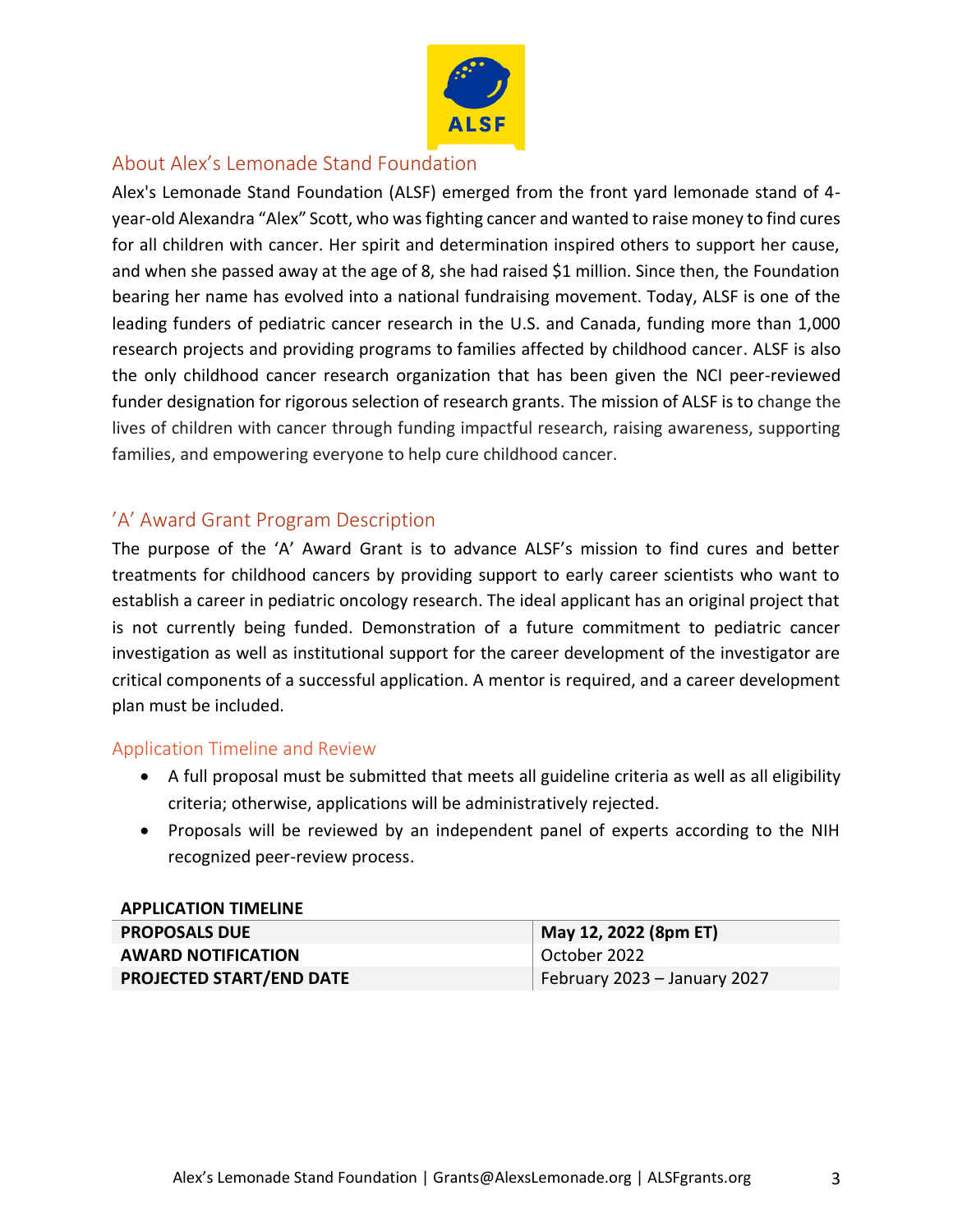

### <span id="page-3-0"></span>Applicant Eligibility: must be met at the time of application

- Applicant institutions may be based in the United States or Canada. Applicants need not be United States citizens. Funds must be granted to nonprofit institutions or organizations.
- Applicants must have an MD, PhD or MD/PhD (DO, MBBS or equivalent) and be within five years of their first faculty appointment as an Assistant Professor at the time that their application is submitted. More senior Assistant Professors, as well as Associate and Full Professors, are ineligible. If still at the Instructor level, the applicant must have a firm commitment from the Department Chair/Division Chief at the time of grant submission for an Assistant Professor position within one year of receiving the award.
- A minimum of 75% of the applicant's time during the 'A' Award period must be allocated as protected time for *all* research activities. This percentage of time includes both 'A' Award activities and the applicant's other research responsibilities.
- Applicants cannot be the Principal Investigator (PI) of a K99/R00 or other independent, nationally competitive award (e.g., R01 or equivalent, P or U award) that has been funded or recommended for funding (i.e., will be funded) any time before the 'A' Award grant start date.
- Applicants may have research grants from other funding sources during the 'A' Award period, but there must be clear documentation of how scientific and budgetary overlap will be avoided.
- Applicants currently holding an ALSF Young Investigator (YI) Grant may apply. If the 'A' Award is given, it would supersede the YI grant if there is an overlap in the funding periods.

#### <span id="page-3-1"></span>Scope of Proposal

• Proposals must fall within the scope of Alex's Lemonade Stand Foundation's mission, focused on childhood cancers. Proposals with a sole/primary focus on patients >19 years of age will not be considered.

#### <span id="page-3-2"></span>Budget

The requested budget should be in proportion to the scope of the proposed project and should be at or under \$800,000 USD in direct costs over four years. A maximum of \$200,000 in total costs may be requested per year.

- Restrictions:
	- o ALSF adheres to the NIH salary cap for principal investigator(s).
	- o Indirect costs are not allowed.
	- o The grant may not be renewed; one no-cost extension request is allowed.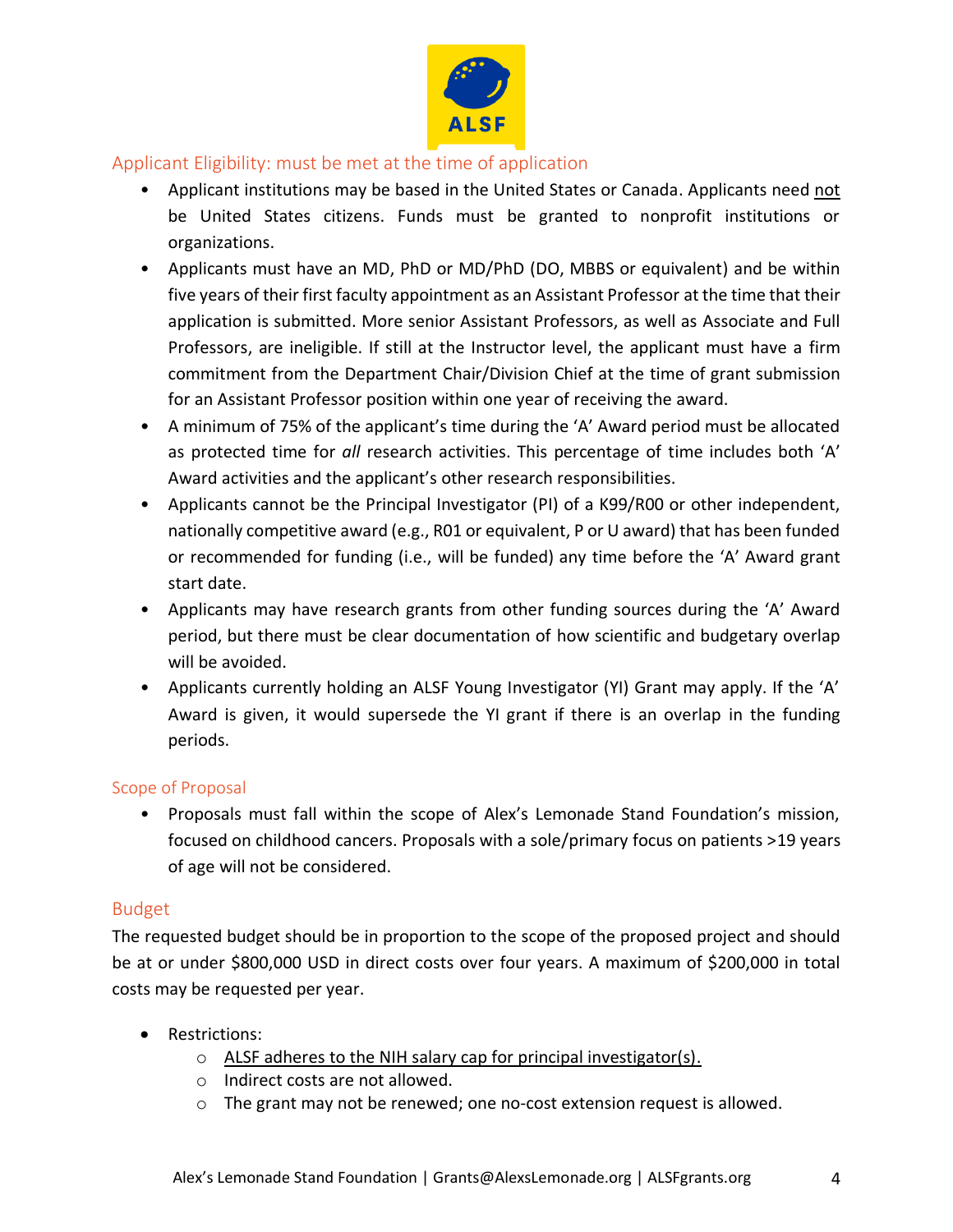

- o Other budget items may include the following: fringe benefits, travel, supplies, and equipment under \$10,000. ALSF funds cannot be used for tuition remission. View ALSF's complete [budget policy.](https://www.alexslemonade.org/researchers-reviewers/applicants#resources)
- If utilizing a subcontract or subaward, you must include this expense in the budget.
	- o No indirect costs will be paid.
	- o The PI's institution is responsible for disbursing funds for subawards and/or subcontracts.

## <span id="page-4-0"></span>Resource and Data Sharing

Grant recipients are expected to share unique resources developed under this funding award, and as part of the application, applicants are required to submit a Resource Sharing Plan. Applicants should describe their track record of generating resources that are broadly re-used, the specific resources that will be generated in this proposed project, and the mechanisms by which those resources will be shared. To demonstrate a commitment to sharing that will be actualized, applicants should provide information in their sharing plan that clearly states the type of resource that will be shared, the method, characterization and timing of such sharing, and the anticipated resources (budget, personnel, etc.) required by the applicant and the resource user. Reviewers will consider the extent to which the dissemination of resources produced under the award will enhance or diminish the impact of the proposed work. For a full description and an example, see the [Resource Sharing Form.](https://www.alexslemonade.org/sites/default/files/resource_sharing_form_all_grants_final_11.25.19.docx) For the full Resource Sharing Policy visit our [Resources](https://www.alexslemonade.org/researchers-reviewers/applicants)  [for Grant Applicants](https://www.alexslemonade.org/researchers-reviewers/applicants) page.

#### <span id="page-4-1"></span>Resubmissions

One resubmission of an application previously reviewed by ALSF's Review Board is permitted. Applicants should respond to the prior ALSF critique of the proposal in the Resubmission section of the application. The response to critique will be scored in the review process, and resubmissions compete with new applicants for funding.

#### <span id="page-4-2"></span>Restrictions

- ALSF does not fund proposals for research utilizing human embryonic stem cells or nonhuman primates. Research with human induced pluripotent stem cells is permissible.
- Awards are not renewable.
- Projects focused on epidemiological or psychosocial aspects of pediatric cancer and/or cancer control are not eligible for the 'A' Award.

#### <span id="page-4-3"></span>Grant Reporting Requirements

• Please review ALSF's Grant Policies, including Budget Expenditures, Resource Sharing, and Grant Agreement with IP, found on the [Resources for Grant Applicants](https://www.alexslemonade.org/researchers-reviewers/applicants#resources) page.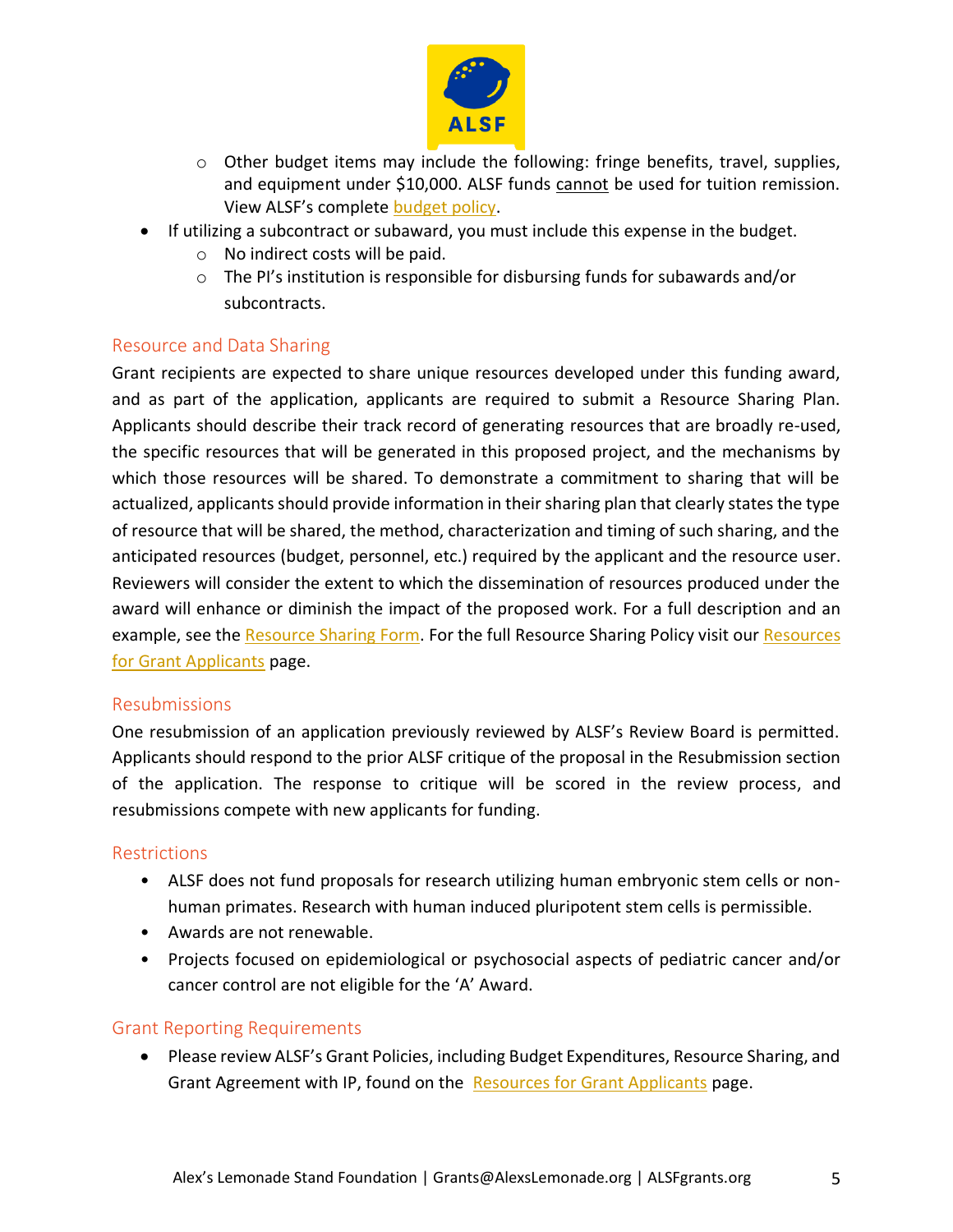

- Annual progress reports, and each year of funding is contingent upon demonstration of satisfactory progress toward the completion of proposed research objectives and appropriate budget expenditures.
- Minor carry-over of funds (25% or less) is permitted each year with justification. Each year's budget will be approved subsequent to the review of project progress and milestones.
- ALSF may elect to partially fund or to hold new funds if carry-over is excessive.
- A final report is required at the conclusion of funding. Report must state findings, expenditures, as well as publications and presentations which acknowledge ALSF funding.
- The grant may not be renewed; one no-cost extension must be requested in the final report.
- Publications, presentations, and posters featuring results of the experiments funded by this grant mechanism should acknowledge "Alex's Lemonade Stand Foundation" and include the award number. Copies should be sent via email to [Grants@AlexsLemonade.org.](mailto:Grants@AlexsLemonade.org)

## <span id="page-5-0"></span>Application Package Instructions

- All sections described below should be combined into one PDF (max 20 MB) and uploaded to the ALSF online application form [\(see Application Submission Instructions\)](#page-8-0).
- All templates mentioned can be found at ALSF's [Resources for Grant Applicants](https://www.alexslemonade.org/researchers-reviewers/applicants#resources) page.

#### <span id="page-5-1"></span>Format Instructions

- PAGE HEADER: All pages of the application should be numbered; the name of the principal investigator should appear in the upper right-hand corner of each page.
- FORMAT: Follow NIH format guidelines: Arial, Helvetica, Palatino Linotype, or Georgia fonts with a font size of 11 points or larger with a minimum of  $\frac{1}{2}$  inch margins.
- ORDER & LENGTH: The order of the application should be followed, adhering to the maximum number of pages allowed for each subsection indicated in parentheses.

#### <span id="page-5-2"></span>Section Descriptions

- 1. **Project and Career Development Information**
	- a. **Cover Page (1 page):** Download and complete the [Cover Page Template.](https://www.alexslemonade.org/sites/default/files/images/2020/alsf_application_cover_page_20201.docx)
	- b. **Table of Contents (1 page):** Provide a Table of Contents with page numbers to the corresponding sections.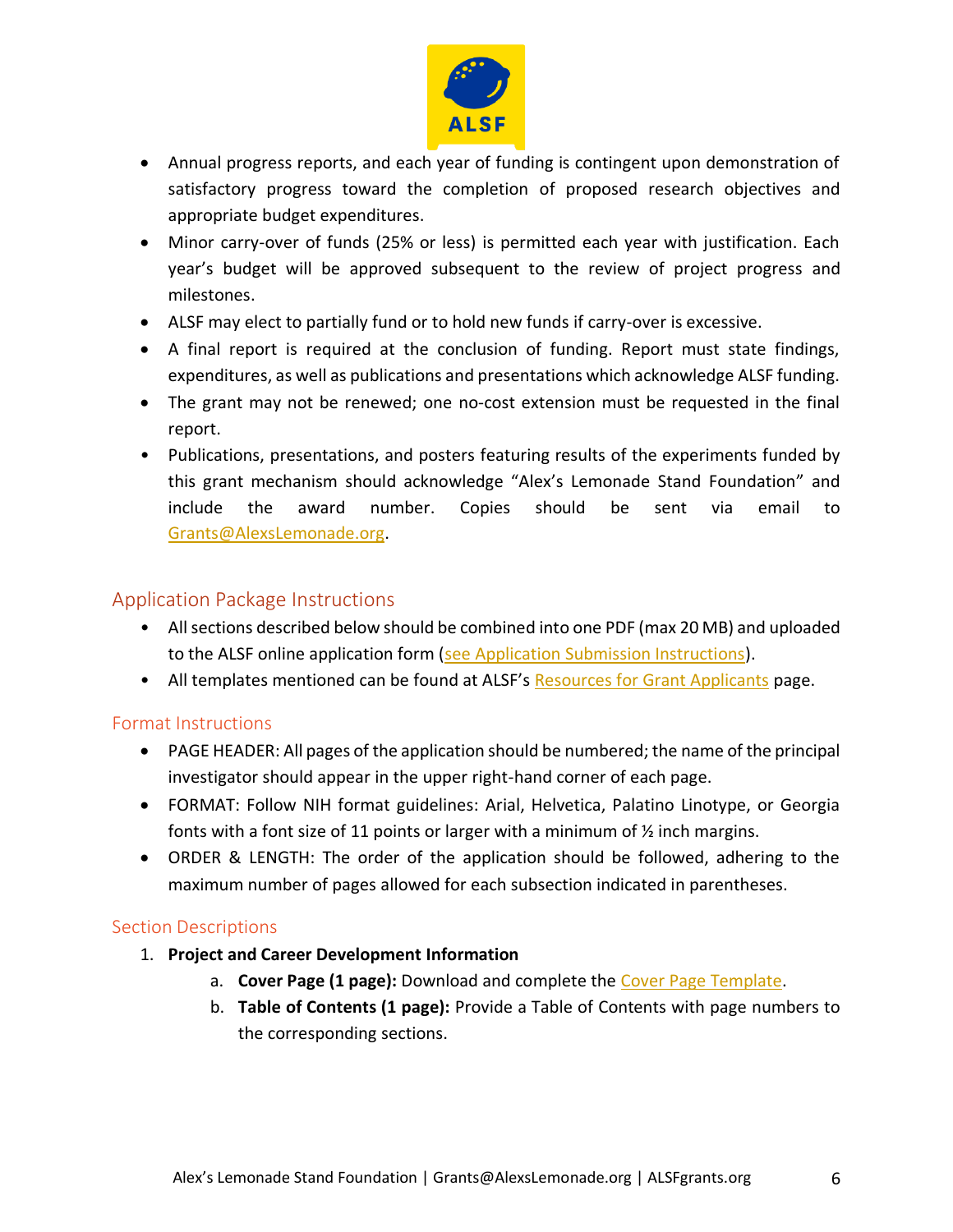

- c. **PI Statement (0.5 page):** Describe goals and long-term objectives for the PI over the four-year funding period. Include what the PI hopes to gain from the experience and any future aspirations.
- d. **Mentoring & Career Development Plan (1 page**): A mentor is required. Describe a plan for professional activities/responsibilities during the award and explain how these will contribute to career growth and progression. Include strategies for mentorship, continued education, and future research.
- e. **Institutional Commitment (1 page):** Include a specific plan from the institution (typically a statement from the Division Chief or Department Chair) demonstrating that the applicant is, or is on the fast track to become, an independent investigator. The plan should include the institution's guarantee of protected time for this research, mentoring support for the applicant, and what start-up funding, laboratory facilities, office space and equipment are dedicated to this project. If the applicant is not yet an Assistant Professor, the application must also include a written commitment from the institution for an Assistant Professor position within one year of receiving the Award.
- f. **Scientific Abstract (0.5 page):** Summarize the research objectives and rationale.
- g. **Impact Statement (0.5 page):** How will this project impact childhood cancer?

#### 2. **Budget/Justification (3 pages):**

- a. **Budget Template (1.5 pages):** Complete the [ALSF Budget Template for 5 Year](https://www.alexslemonade.org/sites/default/files/images/2020/alsf_5_year_budget_report_with_instructions_.xlsx)  [Grants.](https://www.alexslemonade.org/sites/default/files/images/2020/alsf_5_year_budget_report_with_instructions_.xlsx) The signature from an institutional representative on the cover page of this grant application specifically acknowledges and accepts this budget and acknowledges that no indirect costs will be paid.
	- i. The award amount is \$800,000 over four years.
	- ii. ALSF adheres to the NIH salary cap for Principal Investigator(s)/Co-Investigator(s).
	- iii. Indirect costs are not allowed
	- iv. If utilizing a sub-contractor, you must include their budget. No indirect costs will be paid to the sub-contractor.
	- v. Reasonable travel expenses to national/international research meetings to disseminate findings may be budgeted.
- b. **Budget Justification (1.5 pages):** Include a narrative for the following. Use N/A in sections as needed:
	- i. Personnel
	- ii. Subcontractors/Subawards/Consultants
	- iii. Equipment (for equipment costs above \$5000)
	- iv. Travel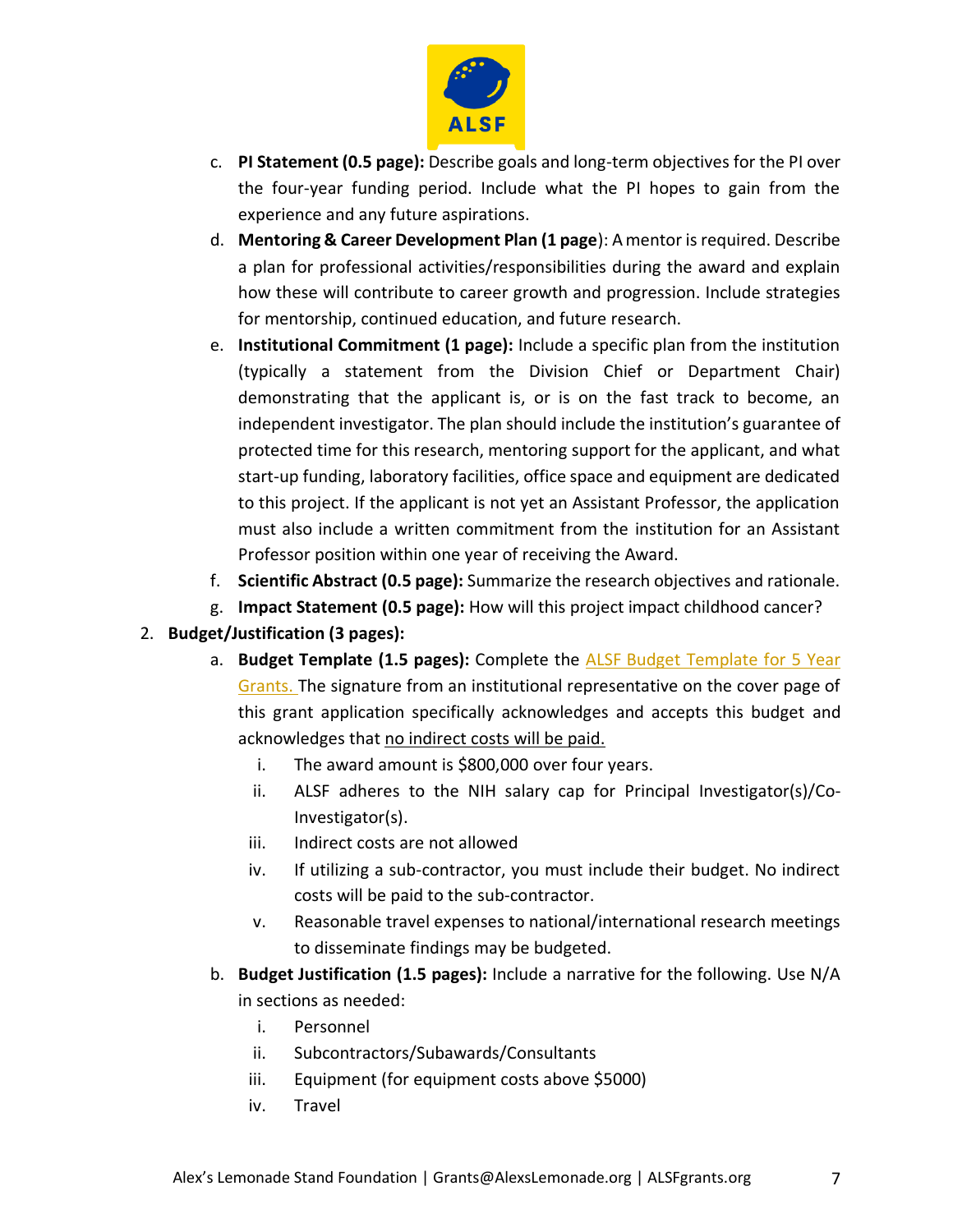

- v. Computer and Software
- vi. Other
- 3. **Biographical Sketch(es):** Use the NIH five-page biographical sketch (SF424) format for the principal investigator and mentor. **Please list all current and pending funding that would support financial productivity of the PI in Section A (Personal Statement).**
- 4. **Research Plan**
	- a. **Resubmissions (1 page, if applicable):** If this proposal was previously submitted to ALSF and did not receive funding, describe any changes in response to the reviewer critiques (e.g., changes in experimental design, scope, new data)
	- b. **Specific Aims (1 page):** List the goals, long-term objectives and what the specific research proposed in this application is intended to accomplish. State the hypothesis to be tested and relevance to childhood cancer research.
	- c. **Significance** (**0.5 page**)**:** Describe the relevant background that supports the current research plan. State the significance and importance of your proposed project with respect to childhood cancer research. Relate the specific aims to the goals and long-term objectives. Include potential impact in the clinic for children battling cancer.
	- d. **Innovation (0.5 page):** Describe how the proposed research challenges and shifts paradigms, or introduces a novel concept, approach or technology and how this could potentially translate to the clinic in the near or long term.
	- e. **Approach (4 pages):** Describe the experimental approach to the research question and how the research will be realistically accomplished within the proposed funding period. This section must include but is not limited to:
		- i. Feasibility of the approach to reach project goals; if available, include PI's preliminary studies pertinent to the project.
		- ii. Anticipated potential problems and plans to address these issues.
		- iii. A timeline.
- 5. **Resource Sharing (1-2 pages)**: Use th[e Resource Sharing Form](https://www.alexslemonade.org/sites/default/files/resource_sharing_form_all_grants_final_11.25.19.docx) to complete this section of the application to describe the outputs from the proposed project and how they will be shared. Reviewers will be asked to consider the manner in which outputs from this project will be shared and the extent to which this plan will increase or decrease the impact of the proposed project.
- 6. **Literature Cited (no limit):** Use Vancouver or NIH style (numbered citations within text) format.
- 7. **Human Subjects (1 page)**: If approved, include the IRB approval letter or equivalent. If approval is pending, indicate the expected approval date. If IRB approval is not applicable, include a note in this section.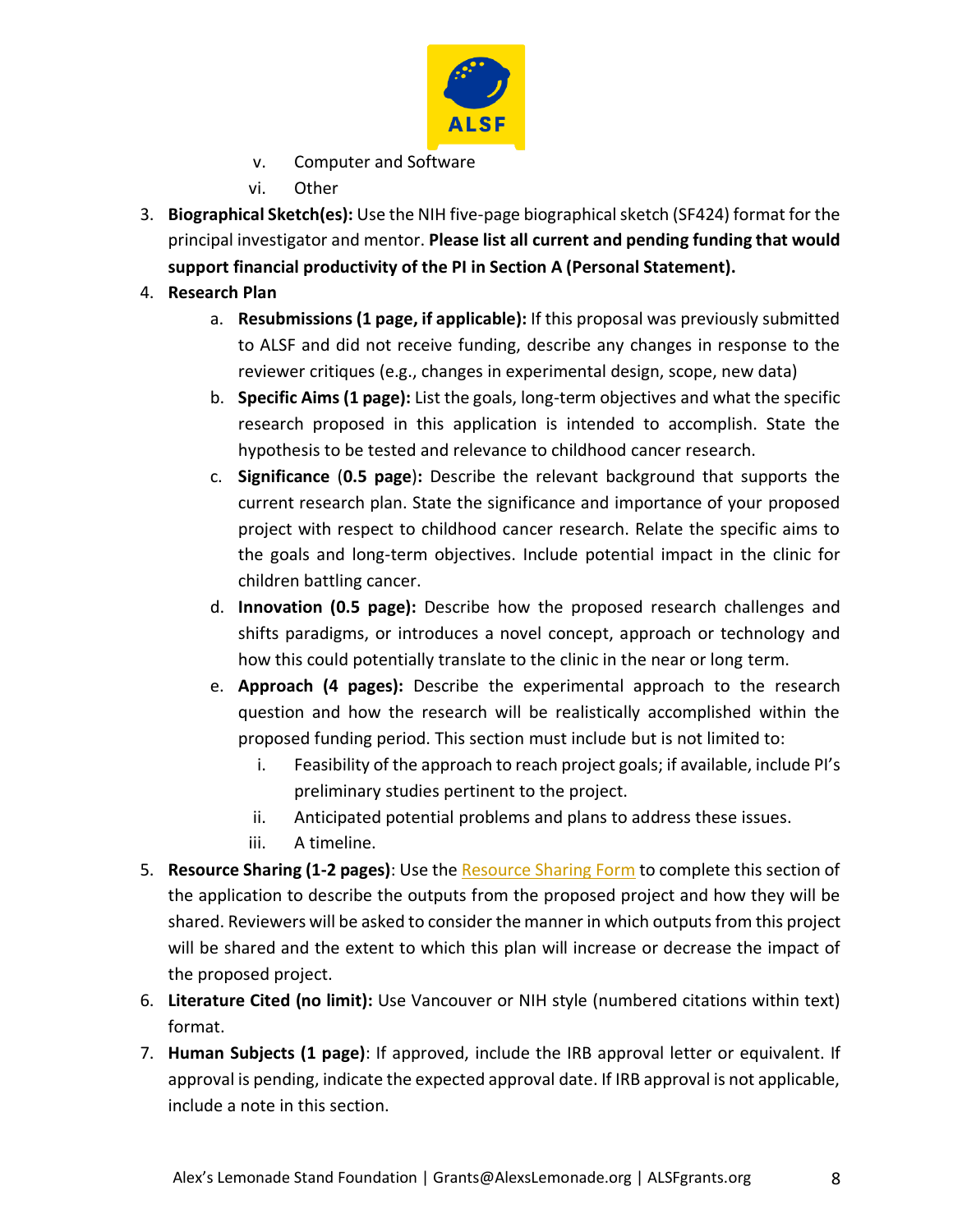

- 8. **Vertebrate Animals (1 page)**: If approved, include the IACUC approval letter or equivalent. If approval is pending indicate the expected approval date. If IACUC approval is not applicable, include a note in this section.
- 9. **Research Collaborators/Consultants (if applicable):** Include letters from individuals (other than mentor) confirming their roles in the project.
- 10. **Letters of Recommendation:** Include three letters of recommendation. One letter should be from a current mentor; a second should be from the applicant's Division Chief or Department Chair. The third letter may be from a senior colleague of the applicant's choosing and should address the applicant's potential for independence, success, and potential for making an impact in the field. Letters should address the applicant's strengths as they align with the goals of the 'A' Award Program.
- 11. **Appendix:** Appendices must be critical to the understanding of the application, such as accepted, but as yet unpublished manuscripts, a full protocol, or up to three pages of tables/figures for supplementary data. Excessive appendices will cause the application to be administratively rejected.

## <span id="page-8-0"></span>Application Submission Instructions

**Applicants must not use the Internet Explorer (IE) browser as it is not compatible with the online portal. Chrome and Firefox browsers (with the latest updates) are recommended.**

- 1. To start an application, navigate to the portal at [ALSFapps.force.com.](https://alsfapps.force.com/)
	- a. Returning applicants: login with your username and password.
	- b. First time applicants: click the "New User?" link and complete your one-time registration and then login.
- 2. After you've logged in, follow the directions on the dashboard to apply for a Research Grant. Complete the online form with applicant contact and project information.

TIPS:

- a. Enter the Project Title first, even if tentative. Then Save.
- b. If someone other than the PI is entering information into the portal, the "Contact Person" name entered must be the PIs name.
- 3. The application document must be uploaded as **one PDF** (maximum of 20 MB).
- 4. You may save your application to finish later**.** Go to [ALSFapps.force.com](https://alsfapps.force.com/) and login again. You will land on your dashboard. Click "Applications" to edit your application in progress.
- 5. Once completed, submit the application by clicking Review & Submit. You will see error messages for any required fields that need to be completed. Review all information and click Submit, again.